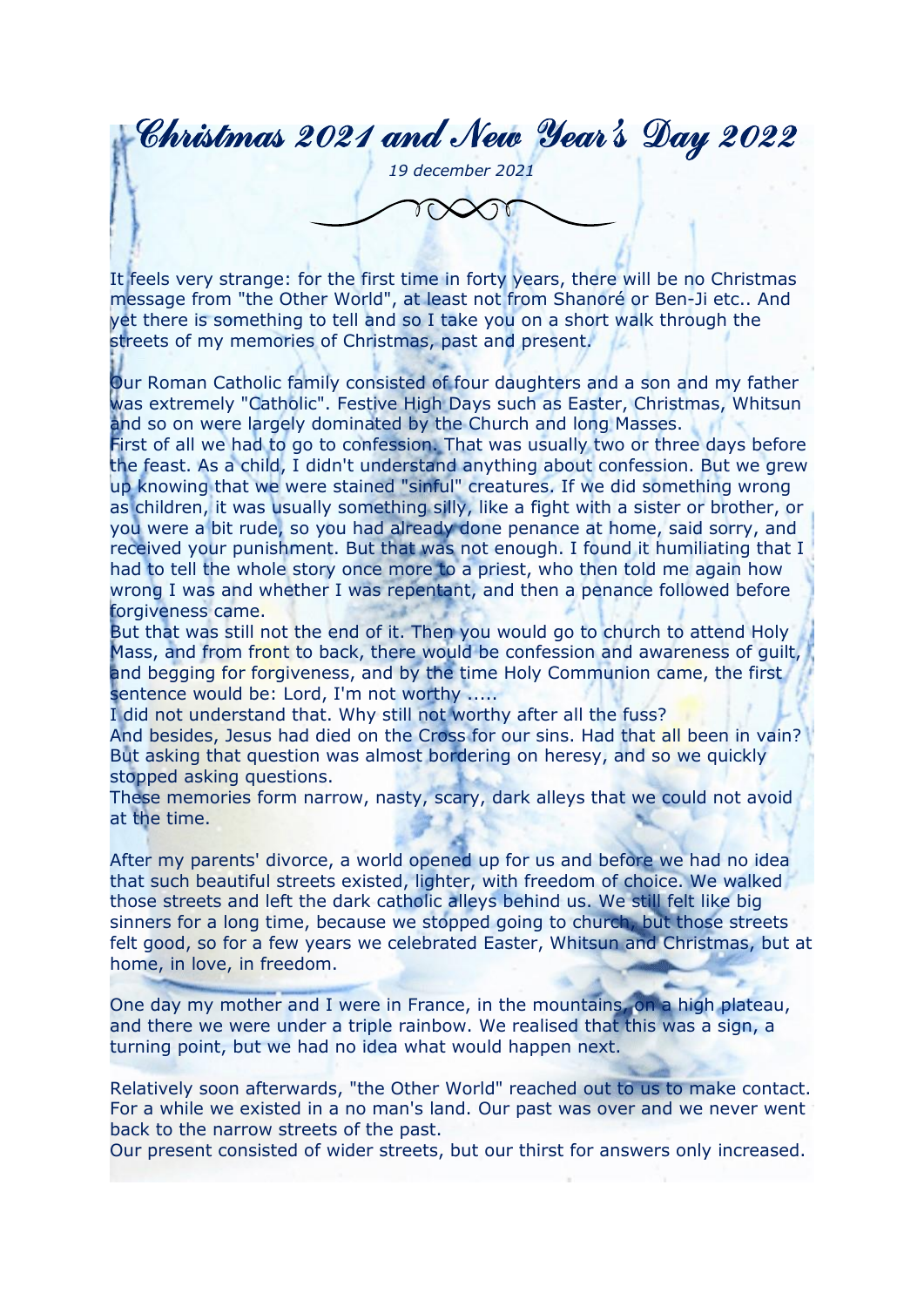When we got in touch with our spiritual guide, Shanoré, who guided us on this path, we realised that we had found the pot of gold at the end of the rainbow. Only it wasn't gold, it was a much bigger treasure, it was something of priceless value: we "woke up and became aware" and we didn't just receive lessons, we gradually "remembered" everything that life was really about. And it was about L O V E.

The new streets were wide, bright, sunlit avenues, without beginning and without end, and the ground under our feet consisted of love. The tall green trees along those avenues were connected to each other. Their branches reached out and touched each other, forming a network as a visible sign of the connection between us all.

From 1981 onwards every year we received a message through automatic writing and through trance, which we called Christmas messages for convenience, because we usually received them in that period. We had received messages before, but the first one, intended for the public, we received in 1981 from Shanoré.

Christmas is a Christian Feast , yes, but after that first message for us it never again had anything to do with visits to the Church. Every message we received was about LOVE and how this amazing force acts in the lives of each one of us.

At Christmas 2020, I received the 40th message through automatic writing - and it was from my mother, who had been in that Other World for three years. It was the fortieth message and it made perfect sense to me to hear that it had come full circle. The first Message in 1981 from Shanore and the fortieth and last message in 2020 from my own mother. How great and beautiful is that?

Is that the end of everything? No, of course not. The spiritual path is still my path and helping others in any way I can, is the most important part of my "being", it is my soul-work. I still have contact, but I am now expected to have understood all the lessons, including those in the messages, and to continue to put them into practice, now without the aid of a text from my beloved guides, a text that is written in black and white.

I myself am well aware that I know all sorts of things, however, above all I know that I know NOTHING. But Shanoré and Mia seem to have complete faith in me. So I will do my best.

Nevertheless, this time I was given a little help. On my birthday at the end of November I was sitting at home alone, quarantined as a precaution, because I had been in contact with someone who turned out to have corona. My mother congratulated me through automatic writing and then, to my surprise, shared some information about her life on that side.

I would love to share that with you now.

MIA:

What is one of my missions on this side? I am together with my guardian angel and with many other angels and helpers. We help here and also we help the people on Earth.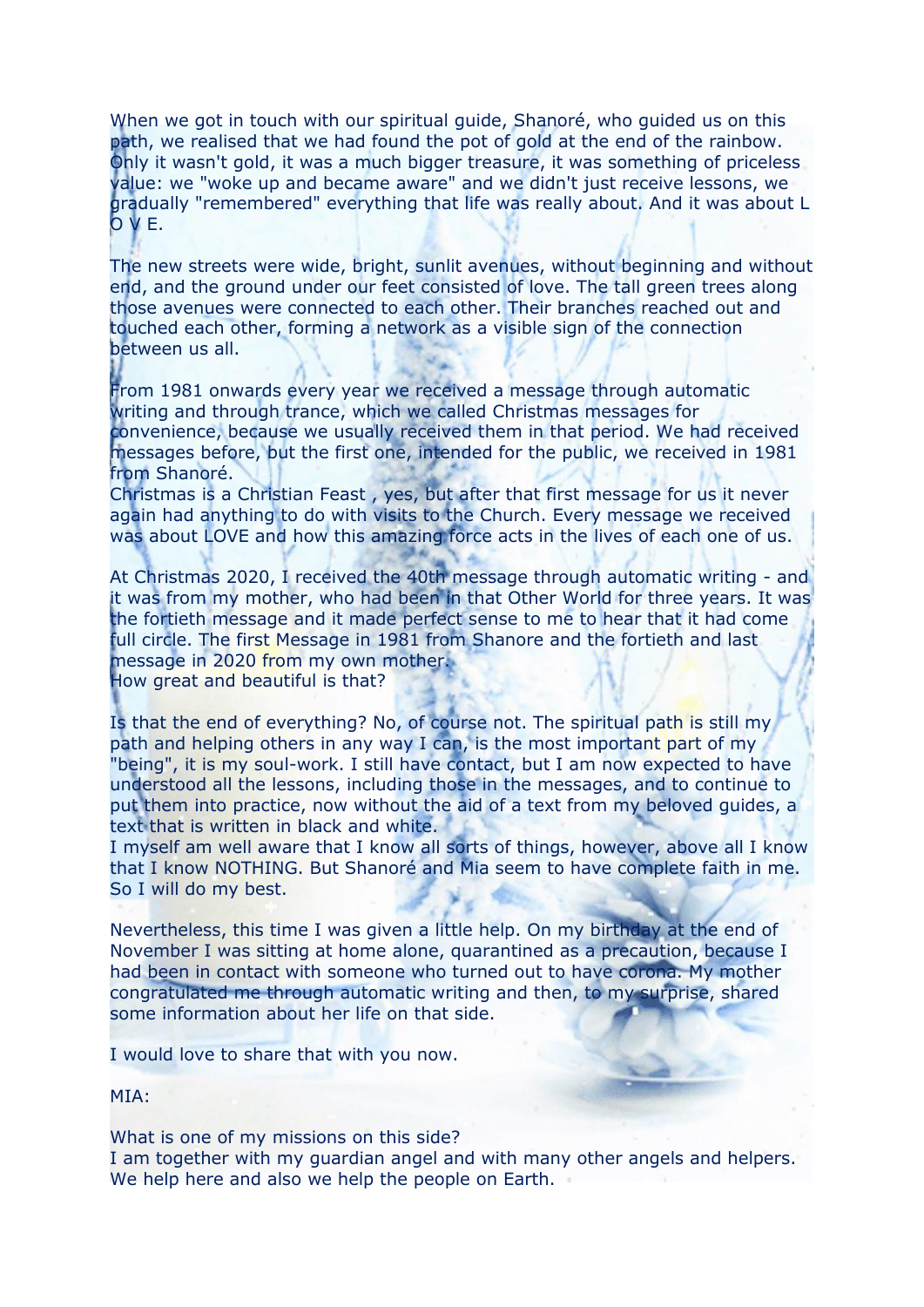For us, the Earth is not divided into continents and countries, but into souls, spirits (wearing a jacket). We do not see an inhabitant of a certain country, we see the consciousness of people and all the energies we perceive mix with each other.

We react to the energies and infuse all flows with love, harmony and peace. At that moment, problems are solved, people feel relieved and try to live constructively again.

Everything that happens on Earth is reflected here, positive and negative things. You know that time as such does not exist here. We work, do things, undertake all kinds of things.

How that is experienced here I cannot explain in words. It is more of a continuous NOW experience, that is the best way I can put it.

We exist in the HERE and NOW.

Somehow everything is happening at the same time - and then again it is not. This state of consciousness is so intense and loving, you cannot imagine it on earth.

But in any case, we certainly do perceive everything that happens on earth. You are right when you explain to people that there is a reason for everything that happens.

This virus, which has the earth in its grip, is only a means to an end (one of many means).

The goal, as always, is: more awareness, because people are no longer "at home" within themselves.

By the way, the virus is not something like a punishment from God etc. It does not come from this side at all. The virus arises through the thinking and actions of mankind itself. That applies to the virus and to other events. It is the soul of the assembled humanity that causes this kind of pandemic.

Man is currently ruining the earth and everything that lives and grows on it. It is all about money and survival, without even considering the fact that only one thing is certain in this life and that is:

the physical life will end one time or another.

However, the spiritual life does not end and how you lived, acted, thought and spoke during your earthly life determines what kind of consciousness you end up in here. And that state can be very difficult, but that is not a punishment from God either. It is the logical consequence of your way of life. But no matter how difficult it is, there is always love.

This love is also present on earth, but who notices it? On earth, everything is translated into working, eating, drinking, having children, working again, earning money for your family, drowning in that process and thinking that that is life, forgetting that you did it in order to lead a more pleasant life.

## In the end, the question is:

What makes you happy? What do you really need to be happy? Do you need these things: Possessions? Status? An expensive car? A beautiful body? To go out and party until you drop? In the long run, all man wants is to be happy.